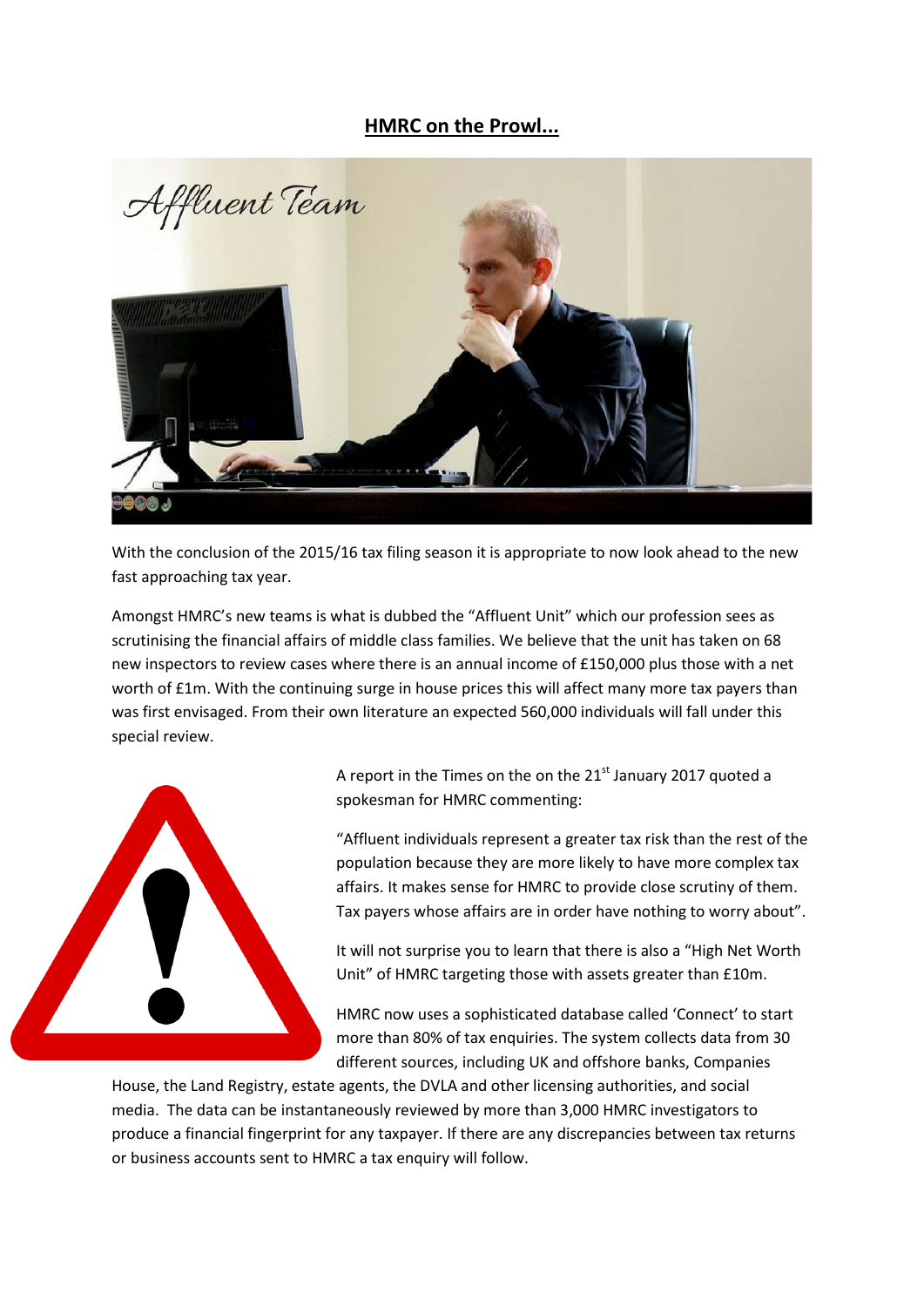Other specialised units we have worked with are those involved with bloodstock, farming and sports to include all aspects of professional football players and referees.

In addition to HMRC access to the information above one of the main tools used is to look at common characteristics of wealthy people such as:

- Habitual use of avoidance schemes
- Low effective rates of tax
- Foreign bank accounts
- UK and offshore property portfolios
- Fail to file their self-assessment returns on time

The last of these is by far the simplest means to potentially take yourself off the HMRC radar.

We believe that last year HMRC imposed 143,000 penalties on individuals who filed incorrect information and who were considered not to have taken reasonable care when signing their tax returns. You really do need to take all possible care not to be another statistic in 2017/18.

So what are the most common errors which tax payers can make? We set out below what we consider to be most prevalent:

- Not disclosing capital gains
- Not disclosing amounts of interest and dividends received
- Not disclosing rental income
- Not completing all the supplementary pages
- Not disclosing overseas income

As regards the non-declaration of rental income, HMRC believe there are nearly 250,000 tax payers who are not declaring their rental income with many cases going back over 5+ years. If you are one of those taxpayers then you should really come clean voluntarily rather than face penalties up to a maximum of 75% of the tax liability that could arise should HMRC make the discovery. We would be able to assist you in notifying HMRC of the disclosure. With cooperation we have seen penalties decrease from 75% to 25% for those who made a voluntary disclosure.

Anyway for those still standing we have to make you aware that when you sign your tax return and state that

> **I declare** that the information I have given on this tax return and any supplementary pages is correct and complete to the best of my knowledge and belief.

> **I understand** that I may have to pay financial penalties and face prosecution if I give false information.

you really comprehend the seriousness of the situation and so are absolutely certain that you have made a full and honest disclosure of all that needs to be declared. The warning signs are really